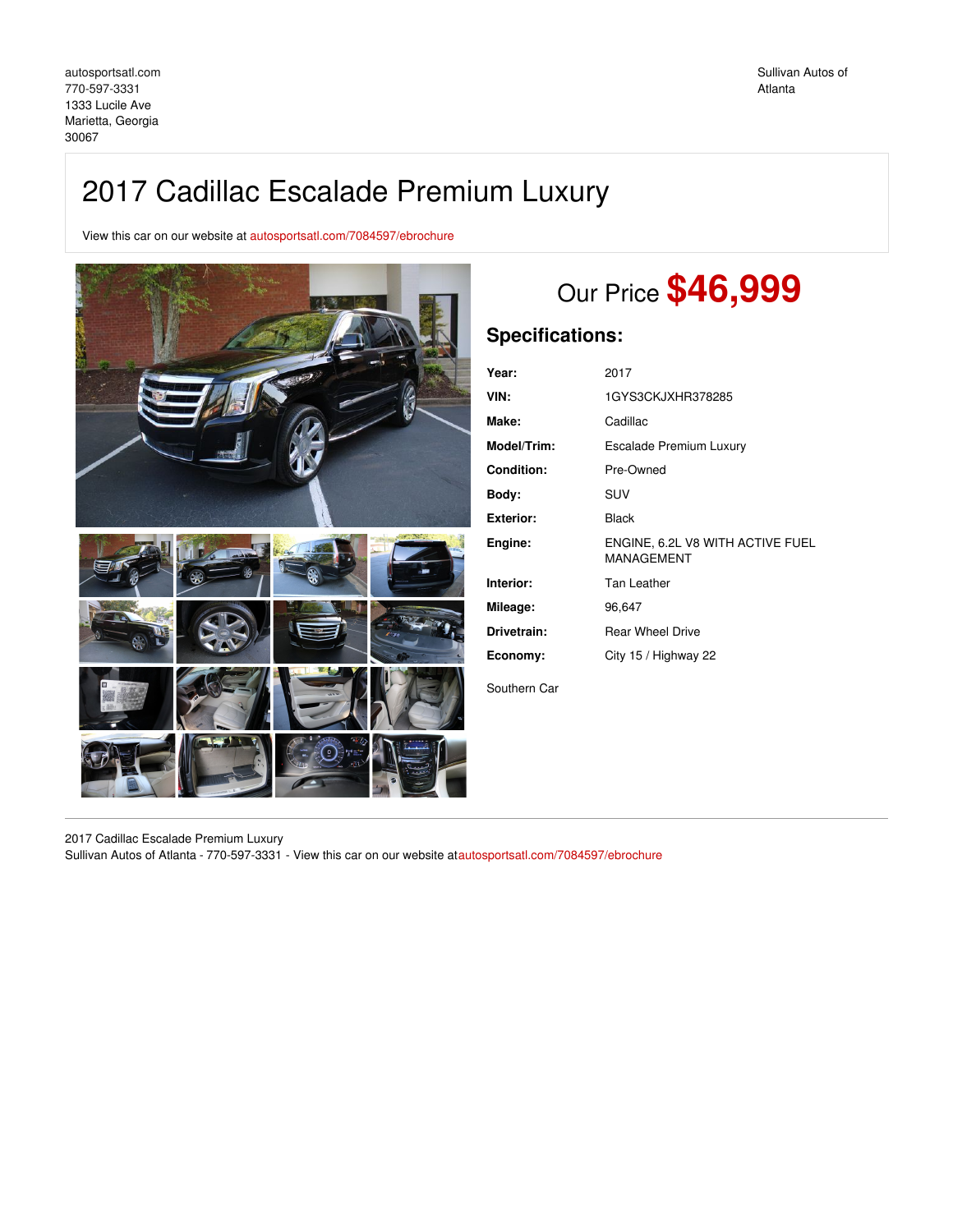

#### 2017 Cadillac Escalade Premium Luxury

Sullivan Autos of Atlanta - 770-597-3331 - View this car on our website a[tautosportsatl.com/7084597/ebrochure](https://autosportsatl.com/vehicle/7084597/2017-cadillac-escalade-premium-luxury-marietta-georgia-30067/7084597/ebrochure)

# **Installed Options**

### **Interior**

- Accents, interior, piano black and chrome finish Adaptive Remote Start- Cargo net, rear
- Climate control, tri-zone automatic with individual climate settings for driver, front passenger and rear passengers
- Console, floor with covered storage, large and small storage bins, dual cup holders, electronic climate controls and second row heated seat controls (inside console: auxiliary power outlet, two USB ports and auxiliary audio port), 110-volt outlet and auxiliary power outlet on the backside of console
- Console, overhead- Cruise control, adaptive, full-speed range
- Defogger, rear-window electric
- Door locks, power programmable includes lockout protection and delayed locking
- Driver Information Center with programmable personalization features such as door locking and unlocking, a trip computer with trip odometer and individual tire pressure read outs, fuel information such as range, average mpg, gallons used and oil life, and a message center that displays dozens of warning messages such as low fuel and door ajar
- Floor covering, color-keyed carpeting
- Floor mats, color-keyed carpeted first and second row
- Gauge cluster, 12" color, reconfigurable with Driver Information Center
- Head-Up Display, 4-color, reconfigurable
- Lighting, interior, door handle release, door storage, console and footwell
- Lighting, interior, with theater dimming- Lock control, side door, electric
- Memory settings includes two "presets" for driver seat adjuster, outside rearview mirrors, power tilt/telescoping steering column and power-adjustable pedals
- Pedals, power-adjustable for accelerator and brake- Power outlet, 110-volt
- Rear Camera Mirror- Remote Keyless Entry, passive entry, extended range
- Seat adjuster, front passenger 12-way power
- Seats, front bucket with leather seating surfaces, driver and front passenger, 12-way power seat adjusters including 4-way power lumbar control, independently heated driver and front passenger seat cushions and seatbacks (three settings) and 2-position driver memory
- Seats, heated and cooled driver and front passenger Seats, heated second row
- Seats, second row bucket, power configurable (May substitute (ATT) second row 60/40 split-folding bench seats.)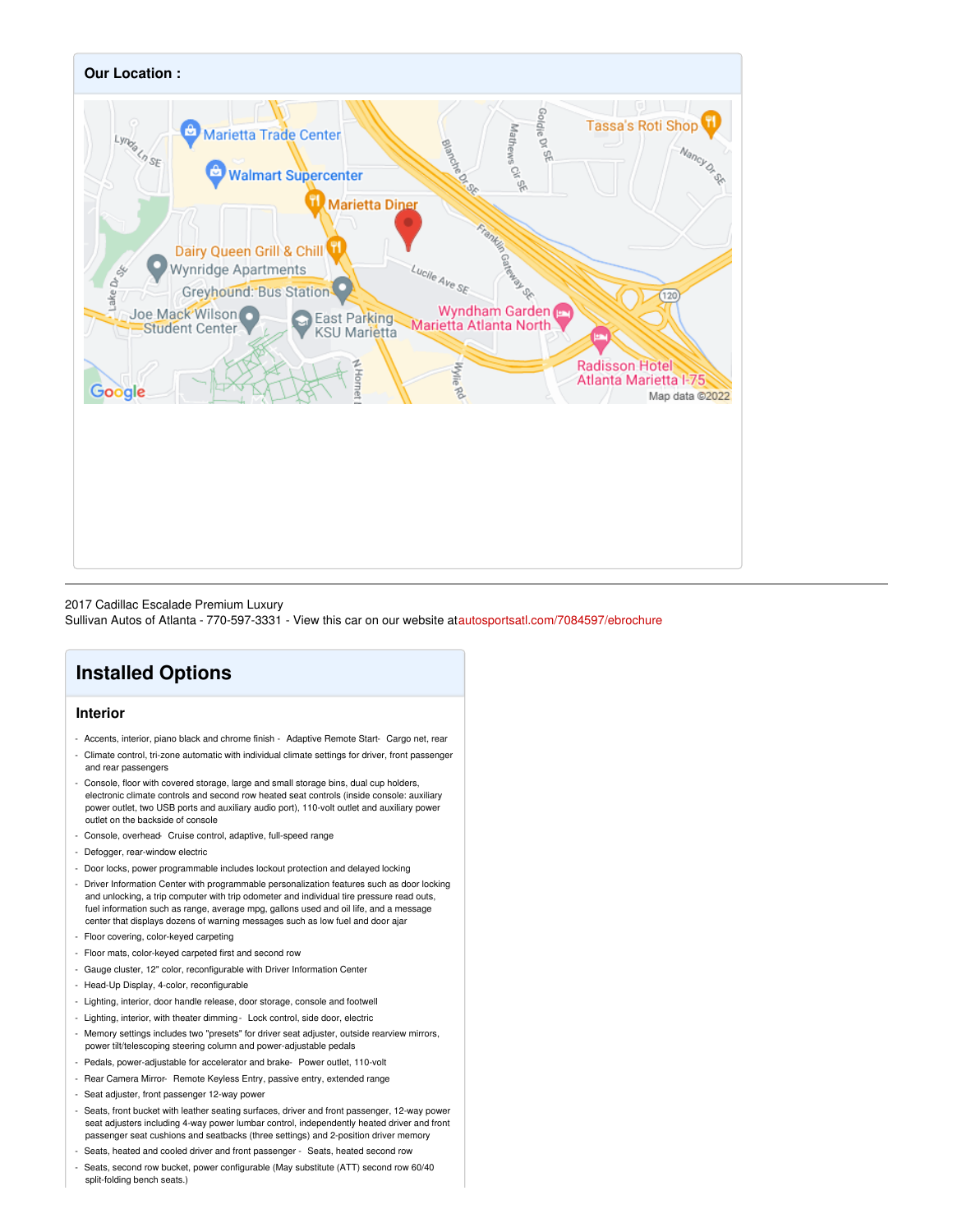- Seats, third row 60/40 split-bench, power, fold flat Sensor, inclination
- Sensor, vehicle interior movement will detect movement within the cabin of the vehicle
- Steering column, power tilt and telescoping
- Steering wheel controls, mounted audio and Driver Information Center controls
- Steering wheel, heated
- Steering wheel, power-tilt, color-keyed with wood and leather-wrapped rim, locking
- Theft-deterrent alarm system, content theft alarm, self-powered horn
- Theft-deterrent system, unauthorized entry, engine immobilizer
- Tow/haul mode selector, button located at end of shift lever
- Universal Home Remote includes garage door opener, 3-channel programmable
- Windows, power all doors, comfort open (auto express down via key fob)
- Windows, power, with driver and front passenger Express-Up/Down and rear passengers Express-Down
- Wireless Charging located on the top of the center console (Requires separately purchased adapter.)

#### **Exterior**

- Assist steps, running side board- Door handles, illuminated
- Glass, acoustic, laminated, windshield and front door glass
- Glass, deep-tinted (all windows, except light-tinted glass on windshield and driver- and front passenger-side glass)
- Headlamps, IntelliBeam, automatic high beam on/off
- Headlamps, LED high beam/low beam, light pipe- Headlamps, automatic on/off
- Lamps, front cornering- Liftgate, power, hands free open and close, programmable
- Luggage rack, roof-mounted, chrome
- Mirrors, outside heated power-adjustable, power-folding and driver-side auto-dimming, color-keyed with integrated turn signal indicators, ground illumination and programmable to provide curb view when in reverse
- Moldings, bodyside, chrome- Shutters, front active aero- Spare tire lock, hoist shaft
- Sunroof, power, tilt-sliding with express-open/-close and wind deflector (Not included when (A4K) sunroof delete is ordered.)
- Tail lamps, LED illumination- Tire, spare P265/70R17 all-season, blackwall
- Tires, P285/45R22 all-season, blackwall- Wheel, full-size spare, 17" (43.2 cm) steel
- Wheels, 22" x 9" (55.9 cm x 22.9 cm) 7-spoke aluminum with premium paint and chrome inserts (Upgradeable to (RPT) 22" x 9" 6-spoke chrome multi-featured design wheels, (RVA) 22" x 9" dual 7-spoke ultra-bright finish aluminum with premium paint wheels, (SH0) 22" x 9" 12-spoke polished aluminum wheels or (SMI) 22" x 9" 6-spoke chrome wheels.)
- Windshield, solar absorbing- Wiper, rear intermittent with washer
- Wipers, front intermittent, Rainsense

### **Safety**

- Accents, interior, piano black and chrome finish Adaptive Remote Start- Cargo net, rear
- Climate control, tri-zone automatic with individual climate settings for driver, front passenger and rear passengers
- Console, floor with covered storage, large and small storage bins, dual cup holders, electronic climate controls and second row heated seat controls (inside console: auxiliary power outlet, two USB ports and auxiliary audio port), 110-volt outlet and auxiliary power outlet on the backside of console
- Console, overhead- Cruise control, adaptive, full-speed range
- Defogger, rear-window electric
- Door locks, power programmable includes lockout protection and delayed locking
- Driver Information Center with programmable personalization features such as door locking and unlocking, a trip computer with trip odometer and individual tire pressure read outs, fuel information such as range, average mpg, gallons used and oil life, and a message center that displays dozens of warning messages such as low fuel and door ajar
- Floor covering, color-keyed carpeting
- Floor mats, color-keyed carpeted first and second row
- Gauge cluster, 12" color, reconfigurable with Driver Information Center
- Head-Up Display, 4-color, reconfigurable
- Lighting, interior, door handle release, door storage, console and footwell
- Lighting, interior, with theater dimming- Lock control, side door, electric
- Memory settings includes two "presets" for driver seat adjuster, outside rearview mirrors, power tilt/telescoping steering column and power-adjustable pedals
- Pedals, power-adjustable for accelerator and brake- Power outlet, 110-volt
- Rear Camera Mirror- Remote Keyless Entry, passive entry, extended range
- Seat adjuster, front passenger 12-way power
- Seats, front bucket with leather seating surfaces, driver and front passenger, 12-way power seat adjusters including 4-way power lumbar control, independently heated driver and front passenger seat cushions and seatbacks (three settings) and 2-position driver memory
- Seats, heated and cooled driver and front passenger Seats, heated second row
- Seats, second row bucket, power configurable (May substitute (ATT) second row 60/40 split-folding bench seats.)
- Seats, third row 60/40 split-bench, power, fold flat Sensor, inclination
- Sensor, vehicle interior movement will detect movement within the cabin of the vehicle
- Steering column, nower tilt and telescoping